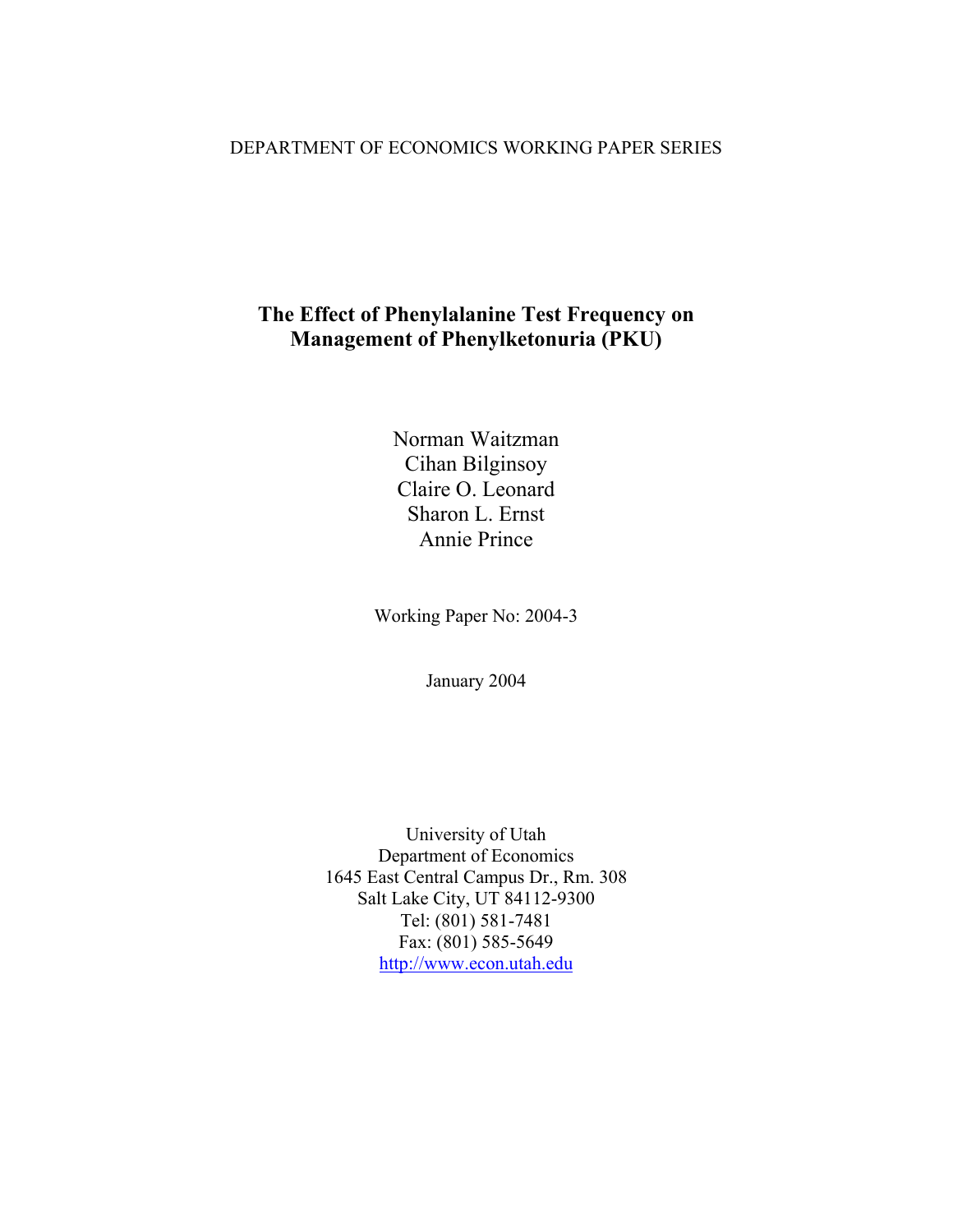## **The Effect of Phenylalanine Test Frequency on Management of Phenylketonuria (PKU)**

Norman Waitzman, Ph.D. Department of Economics, University of Utah waitzman@economics.utah.edu

Cihan Bilginsoy, Ph.D. Department of Economics, University of Utah [bilginsoy@economics.utah.edu](mailto:bilginsoy@economics.utah.edu)

Claire O. Leonard, M.D. Department of Pediatrics, University of Utah

Sharon L. Ernst, M.P.H., R.D., C.D. Department of Pediatrics, University of Utah sharon.ernst@hsc.utah.edu

> Annie Prince, Ph.D., R.D. Portland State University

#### **Abstract**

*Objectives:* The analysis was undertaken to investigate the extent to which the frequency of blood tests is associated with control of phenylalanine (Phe) levels among children with phenylketonuria (PKU).

*Methods:* Multivariate and age-stratified regression analyses were run on Phe test results (N=3,015) from sixty-two sample subjects, aged eight years or younger, treated in four PKU clinics in the intermountain West over the period 1980 to 1995. More detailed regressions were run on the subset of observations ( $N=1,965$ ) from the thirty-three subjects treated in the Utah clinic.

*Results:* Each additional week of delay between tests was associated with a 10% reduction (95% CI=0.83-0.98) in the likelihood that a subsequent Phe reading would fall below the recommended upper limit of the recommended range (#6mg/dl). The relationship was most pronounced among sample subjects three years and older (0.86, 95% CI=0.73-1.01) and in the analysis of Utah clinic subjects, which included additional sociodemographic controls (0.83, 95% CI=0.75-0.92).

*Conclusions:* Since the advent of universal screening for PKU nearly forty years ago, the challenge faced by patients and families as well as by health professionals, has been to improve the daily management of the condition. The significant relationship between Phe test frequency and Phe levels reported in this analysis suggest that opportunities for improvement in the management of PKU may reside with institutional and technological changes in the administration and utilization of the Phe test.

**Key Words:** Phenylketonuria (PKU), phenylalanine (Phe) test, self-monitoring, hazard analysis. **JEL Classification:** I18, I19.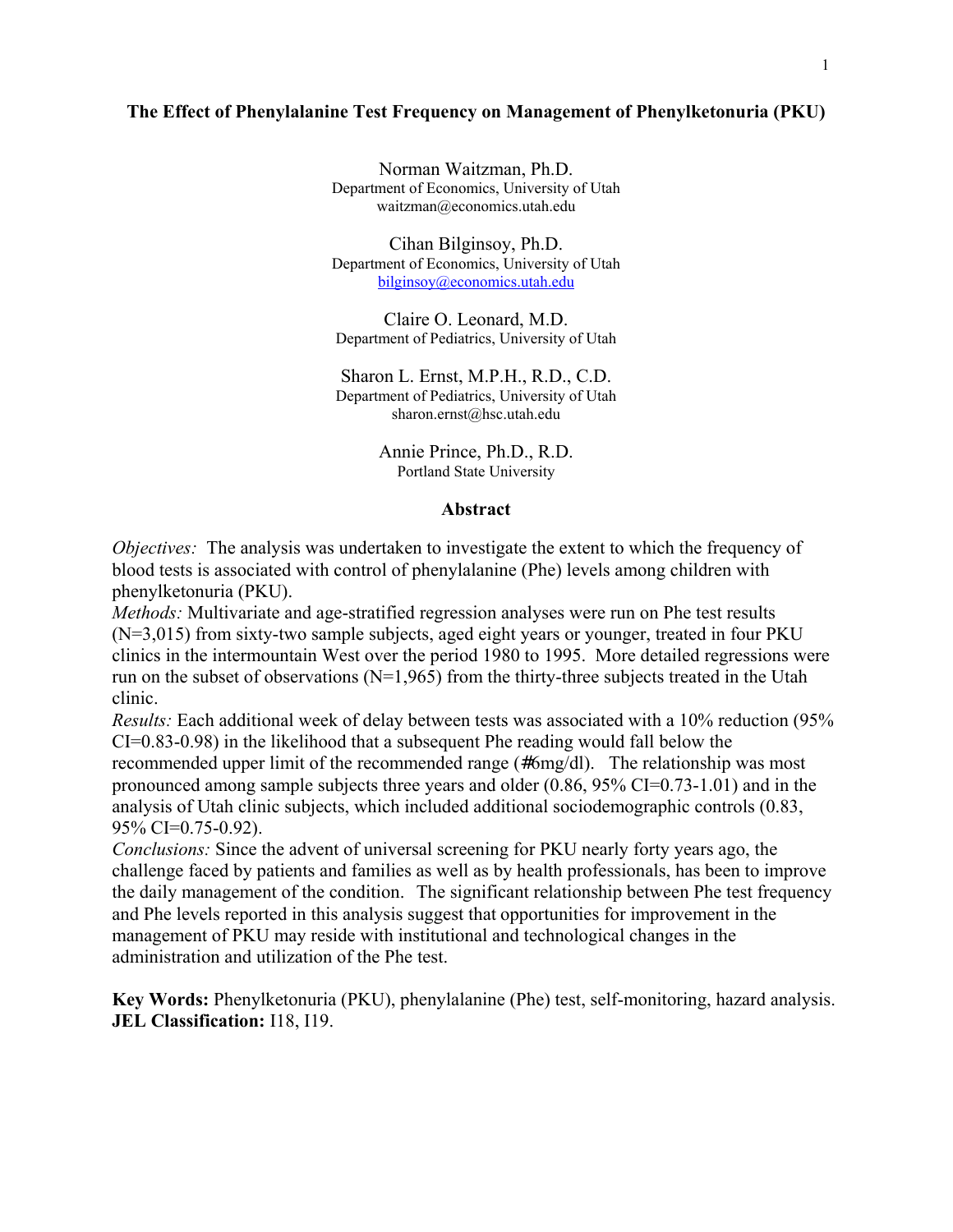## **Acknowledgements**:

This research was supported through a grant from the Whitaker Foundation via a joint program with the National Science Foundation on Cost Reducing Health Care Technologies. Authors would like to thank Joseph Andrade, Robert Huefner, and Steven Kern for comments and suggestions.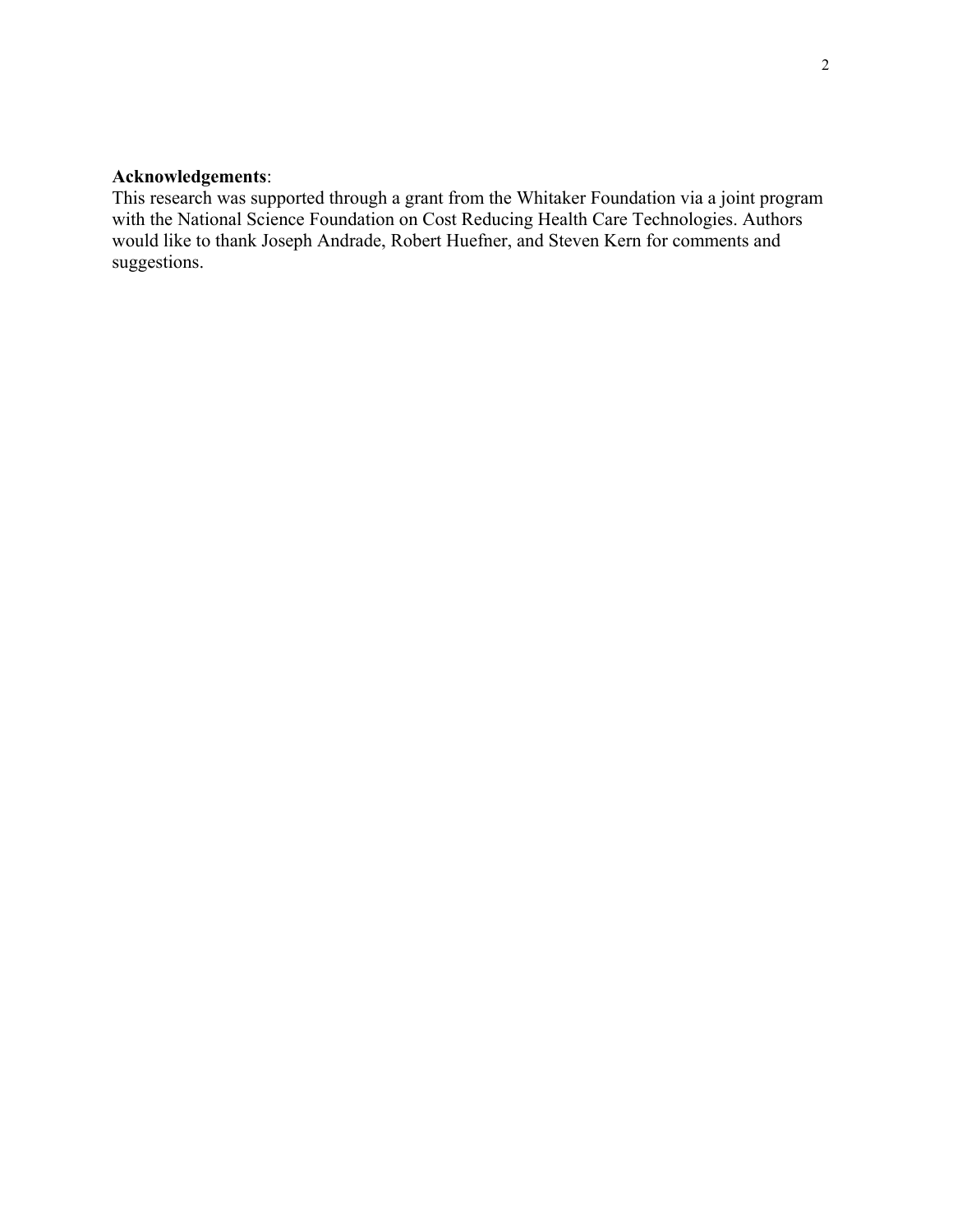#### **Background**

 Phenylketonuria (PKU), an inborn error of metabolism that occurs in about 1 in 15,000 live births in the United States,(1) is associated with elevated blood phenylalanine (Phe) levels that result in progressive neurological impairment and mental retardation when left untreated.(1- 3) Universal screening for PKU at birth has been conducted throughout the United States since the early 1960s. Strict adherence to a low phenylalanine diet through special food preparation and supplemental formula prevents the debilitating effects of PKU. Such dietary management, beginning in infancy and continuing throughout life, is central to the current protocol for treating the condition. Strict control of Phe levels is especially critical for pregnant women with PKU because of the serious consequences to the fetus exposed to elevated Phe levels in-utero.(4-7)

 The treatment of PKU is complex, requiring collection of blood samples, recording of food intake, maintenance of a highly restrictive diet, and frequent visits to a PKU clinic.(1, 2) Adherence to the recommended diet tends to slacken after early childhood, leading to increased prevalence of blood Phe concentrations that exceed recommended levels.(8, 9) A growing body of evidence has demonstrated progressive decline in intellectual development,(10, 11) neurological problems(11) and behavioral problems associated with elevated Phe levels across the lifespan. The most recent guidelines issued by the Medical Research Council Working Party on PKU(12) and by a National Institutes of Health Consensus Panel(2) therefore state that in order to achieve optimal outcomes, treatment most likely will be required for all individuals with PKU for their entire lifetime.

Part of the current protocols for treating PKU includes frequent periodic testing of Phe levels so as to monitor adherence and to make adjustments to nutritional intake. Such tests require a blood draw during a scheduled visit or a lancet-derived blood sample obtained at home and mailed to the clinic. Results are typically provided to the patient within five to ten days after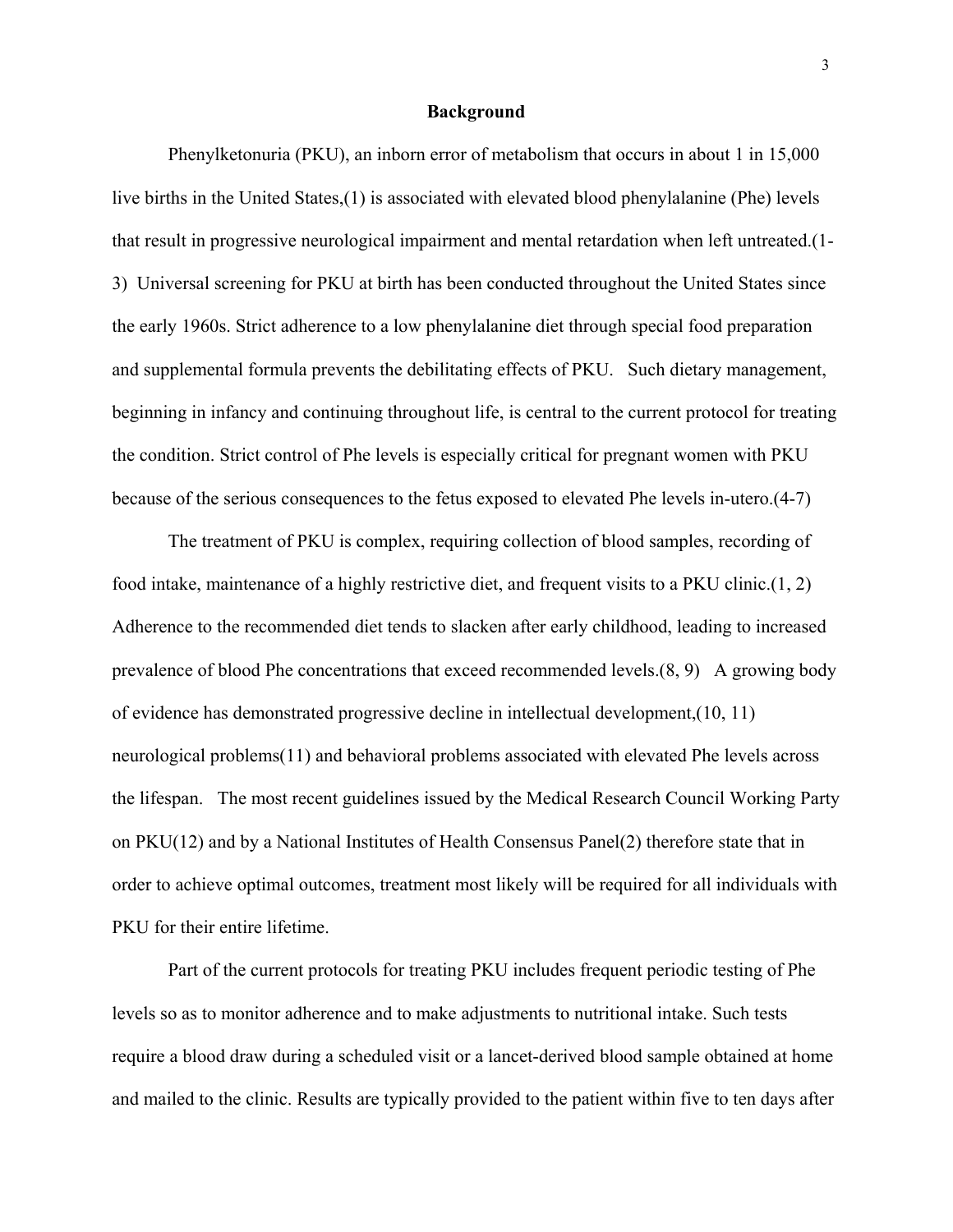the test. More frequent testing and more timely feedback could potentially help patients and their caregivers more effectively monitor and manage their condition,(13, 14) as has been the case with home glucose monitors for those with diabetes.(15)

Variation in frequency of blood Phe measurement reflects differences in clinic recommendations and in individual adherence. A formal analysis of the impact, if any, of this variation in Phe test frequency among the PKU population on management of the condition could provide insight into both the appropriateness of current recommendations as well as the potential for an intervention, such as a home Phe monitor, to improve management. Phe test data on fifty-nine PKU patients from four clinics in the intermountain west from 1980 to 1995 afforded such an analysis.

## **Methods**

*Data—*Comprehensive records from four PKU clinics in the intermountain west (Montana, Salt Lake City, UT, Reno NV, and Las Vegas, NV) over the period 1980 to 1997 were made available to the researchers. These clinics served the entire population with PKU in Nevada, Utah, and much of the central and eastern region of Montana. The records were originally gathered as part of a multi-center, randomized, controlled clinical trial designed to test the impact of a new dietary regimen on Phe levels.(16) Subjects eligible for that trial included those aged eighteen years and younger with PKU treated in any of the four clinics. Of eightyfour eligible subjects, sixty-nine initially enrolled in the trial, but three withdrew, leaving historic records available on sixty-six subjects.

Information on sex, date of birth, PKU type, Phe test date, and Phe test results were available from these records across clinic sites. Given the literature showing a significant relationship between certain socioeconomic and demographic characteristics and dietary compliance,(8, 17-19) the authors of this study contracted with personnel at the Utah clinic to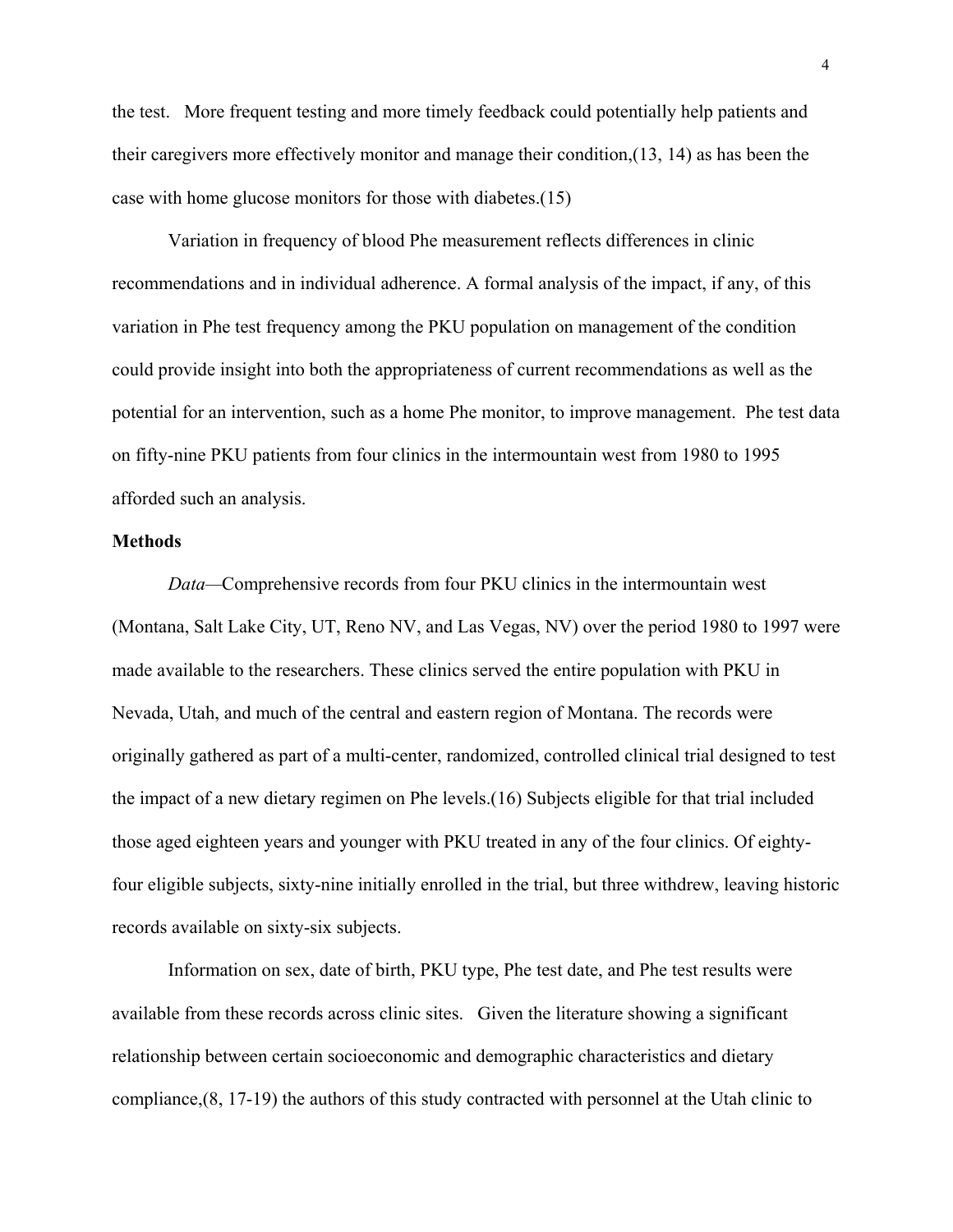provide additional data on income, marital status of parents, number of siblings, and number of siblings with PKU for the thirty-three sample subjects treated in that clinic, so as to afford a more comprehensive analysis of this Utah sub-sample.

*Sample--*The unit of observation for the empirical analysis was a Phe test, of which 6,506 were taken on the sixty-two sample subjects over the period of study. There were 1,403 observations taken during the randomized control trial between 1996 and 1997 that were excluded from the analysis because of potential distortion on Phe readings generated by the experiment. Separate analyses that included such observations, with additional controls entered for experimental status (prior to/during the experiment, control/experimental group), were not significantly different from the results reported below. Because results from each test generally take a minimum of three days to report, 542 observations followed by an interval of less than three days were deemed unreliable and deleted from the sample. Due to the relatively recent emphasis on control throughout childhood, and research demonstrating that reinstitution of diet after a sustained period of discontinuation is particularly difficult,(20) the sample was further restricted to observations on subjects eight years of age and younger, yielding 4,122 observations on 60 subjects.

In order to assess and minimize the impact of outliers on the analysis, separate specifications incorporated an upper limit on the interval between tests of 14, 30, and 60 days. For the analyses reported below, the sample was restricted to observations on individuals following a maximum thirty-day interval. Results from specifications using fourteen day and sixty-day maximum intervals are not reported, but are discussed below. There were 3,015 such tests (observations) on the fifty-nine eligible subjects within the specified age range at the four clinics between 1980 and 1995, and 1,965 such observations for the thirty-three subjects at the Utah clinic.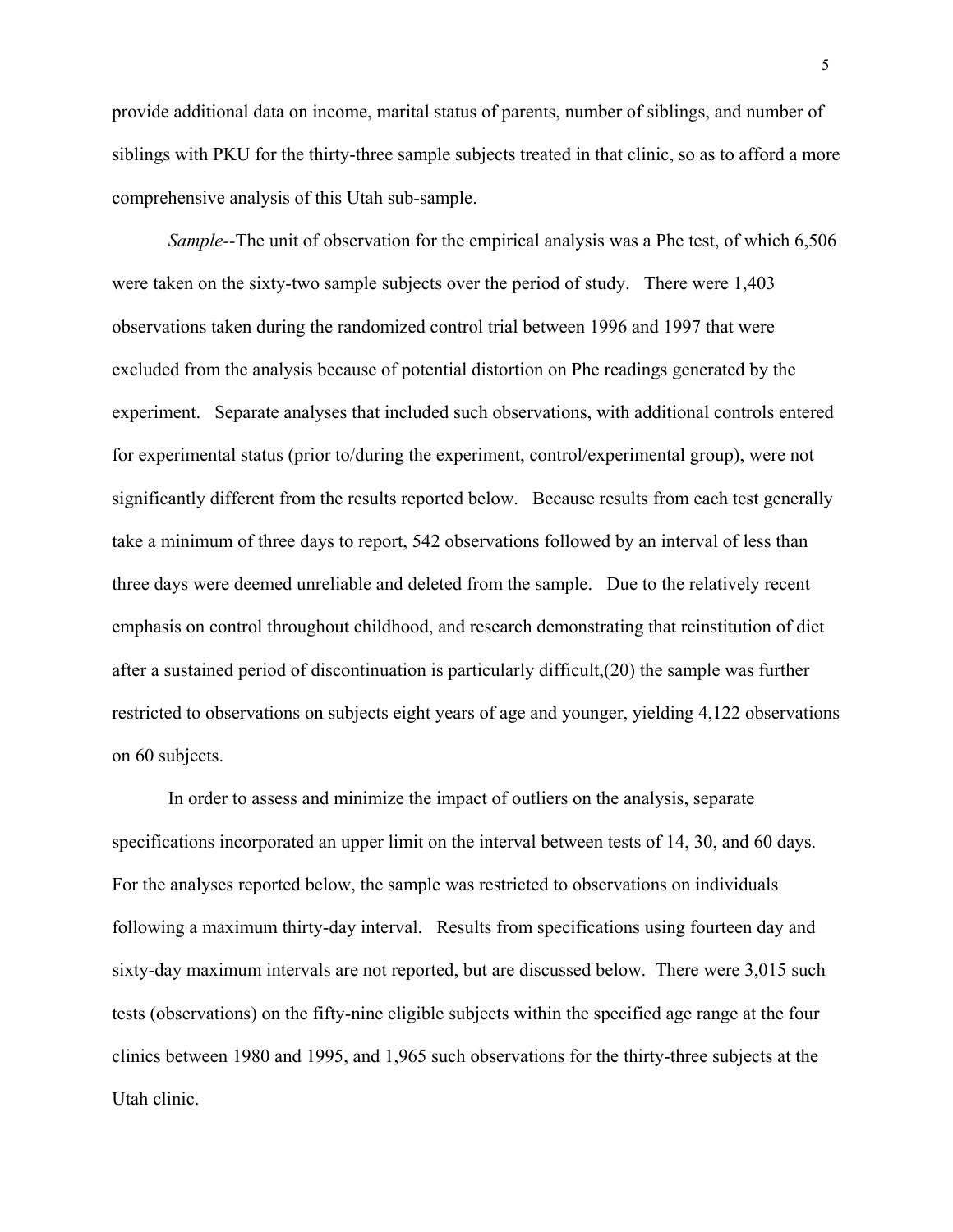*Model*—Multiple observations on each sample subject presented the possibility that effects uncovered on measured covariates were actually attributable to unidentified characteristics of individuals. Random effects models were run so as to control for such characteristics.

Multivariate logistic regressions were run on the probability that a Phe reading would be 6 mg/dl or less, as 6 mg/dl is currently the upper limit of the recommended range in all clinics. The independent variable of primary interest was the elapsed time measured in fractions of weeks to the nearest day since the subject's previous Phe test. Other covariates incorporated into the four-clinic analyses included the subject's age as of the date of the test (in years to the nearest day); the subject's sex; a cohort variable assessed as the time elapsed (to the nearest day) between September 8, 1980, the date of the first sample test reading, and the date of the test; and PKU type (severe or moderate). It is well established that dietary compliance declines with age. With the growing appreciation for the importance of dietary compliance throughout life, and as the recommendations for compliance have become more strict over time, it was expected that those in the latter part of the analytic period would have more Phe readings within the recommended range than those tested earlier. Those with severe PKU were expected to have more difficulty maintaining Phe levels below the upper limit than those with moderate PKU, although research has suggested that such assessment of severity is unreliable.[(21, 22) Indicator variables for each clinic, with the Utah clinic serving as the referent, were also incorporated in the all-clinic analysis to capture differences in Phe test results arising from clinic-specific policies or from other unspecified characteristics associated with individual clinics.

 Additional covariates incorporated in the Utah-clinic specific analysis included marital status of parents (married, not married), the number of children residing in the household, the number of PKU siblings, and a measure of household income (less than 150%, 150-300%,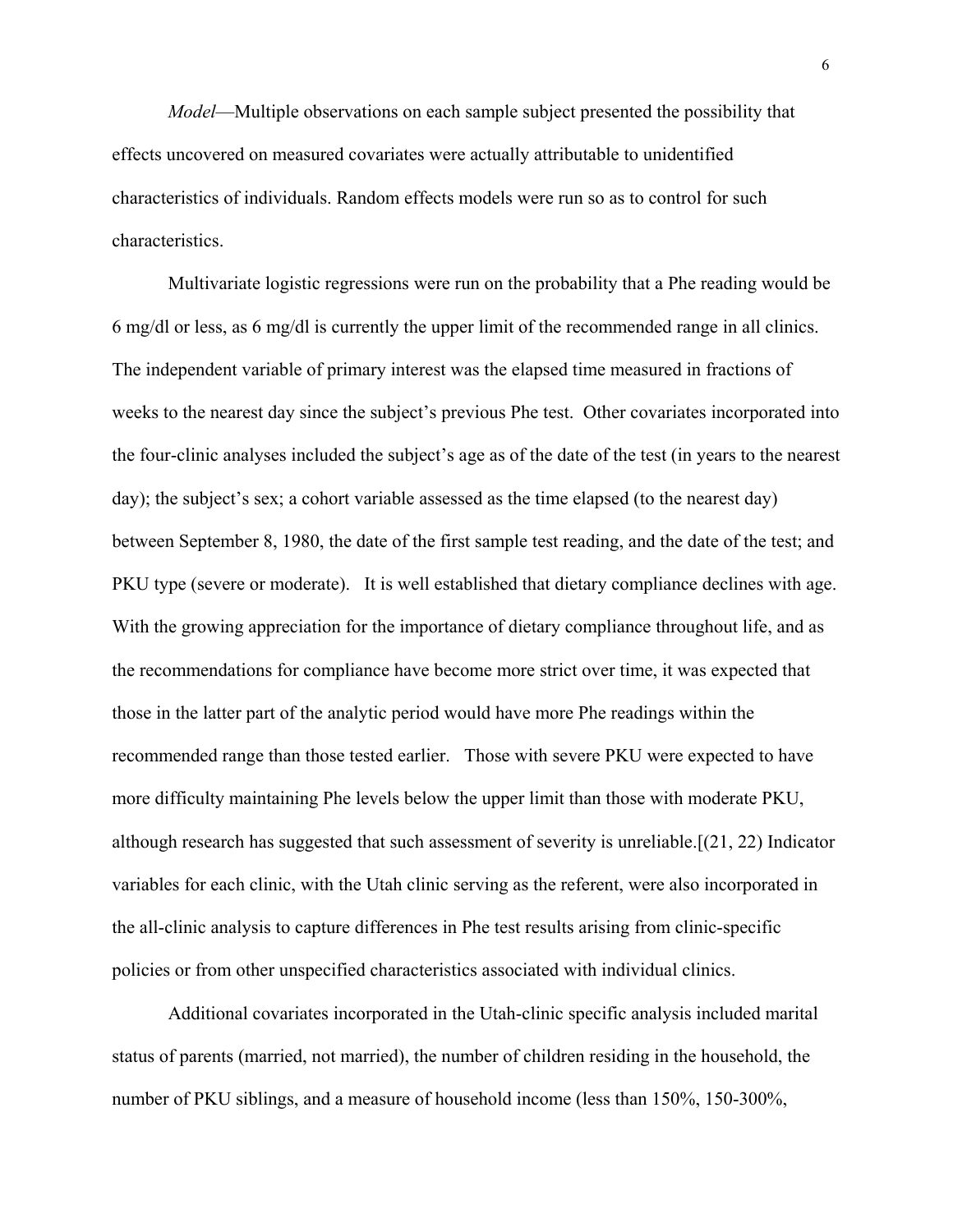greater than 300% of the poverty). Each of these characteristics was assigned based on patient records taken as close as possible to the date of each observation. Subjects residing in twoparent households and in households with higher incomes were expected to have higher probabilities of test readings within the recommended range, given the relationship of SES to Phe level (17-19). The presence of other children in the household, however, was expected to reduce the probability of compliance as additional children tend to dilute the amount of resources, both time and material, available to devote to management of the condition. A similar expectation was formed with respect to the presence of other PKU siblings, although this expectation was subject to some ambiguity since the presence of other siblings with PKU might engender greater dedication, and perhaps some economies of scale, at the household level in managing the condition.

## **Results**

Summary characteristics are provided separately for sample subjects (upper panel) and for sample observations (lower panel) in Table 1. Characteristics for the entire (four-clinic) sample, broken down by age group, are provided in the first three columns, while the same breakdown for the Utah-only clinic sample is provided in the final three columns. Thirty-three of fifty-nine subjects (55.9 %) were treated by the Utah clinic and nearly two-thirds of the 3,015 total test observations (65.1%) were generated from those subjects. In the group aged two years and younger, observations were provided from fifty-six of fifty-nine subjects in the all-clinic sample (column 2) and from all thirty-three subjects in the Utah sample (column 5). Approximately two-thirds of subjects in each sample also generated observations between the ages of three and eight years (columns 3 and 6) during the period of observation. The proportion of all test observations on children aged three to eight years taken at the Utah clinic (50.7%) was distinctly lower than the proportion taken at that clinic across all ages (65.1%). This lower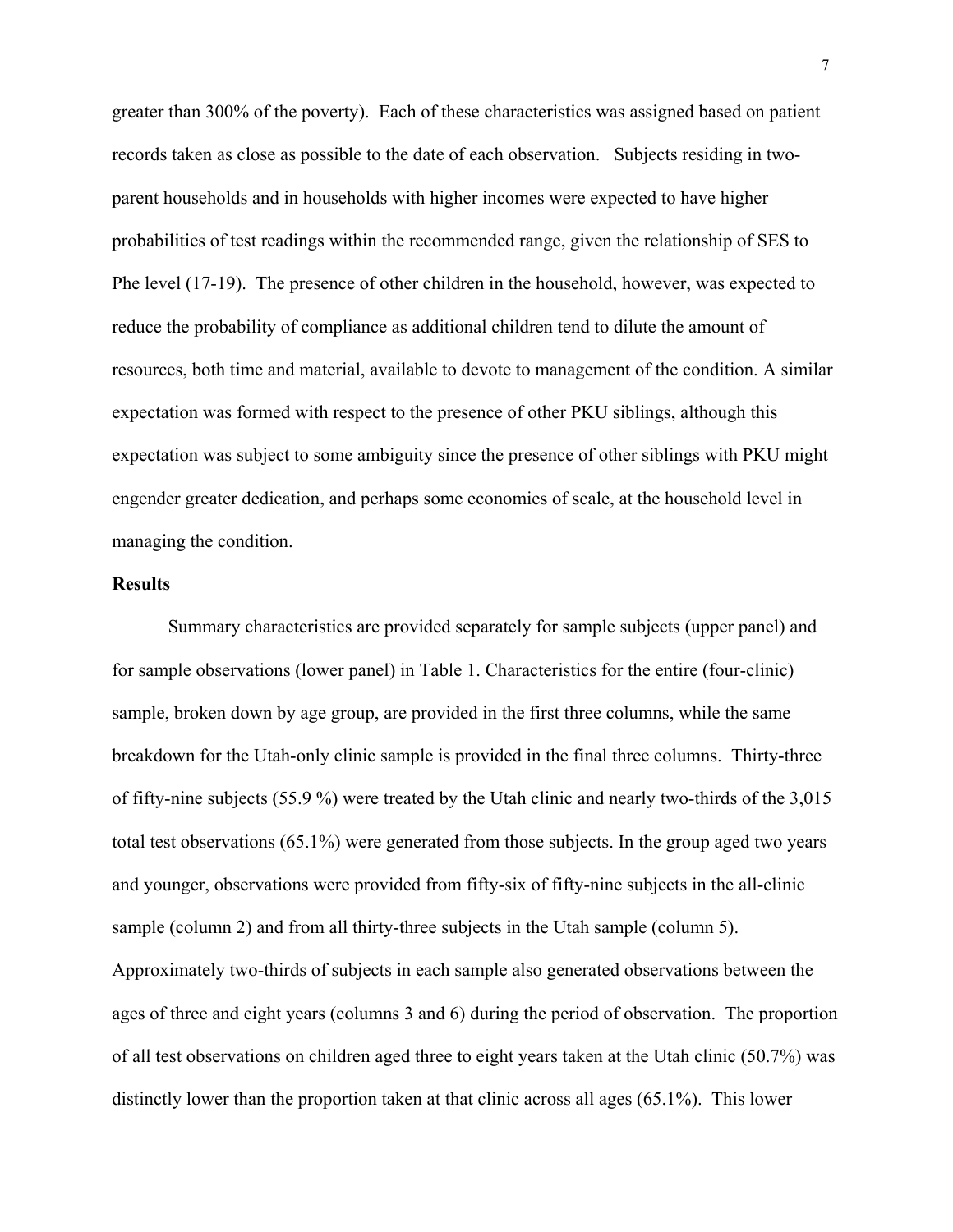proportion reflected both a longer average interval between testing (2.7 versus 2.3 weeks) and fewer average years contributed by the older group (8.0 versus 9.2 years) at the Utah clinic relative to the all-clinic average. Utah subjects were also more likely to be diagnosed with "severe" PKU (84.8%) than were subjects from the all-clinic sample (72.9%).

Only 58.8% and 55.6% of Phe test results from the all-clinic and the Utah clinic samples, respectively, fell below the recommended upper Phe limit (<7 mg/dl), reflecting a high degree of unsuccessful management of the condition. The percentage of tests falling below the upper limit was smaller among the older group (50.7%) than among the younger group (61%), in accordance with the literature showing a decline in successful management with age. The average duration between Phe tests was also related to age, with longer average intervals between tests at older ages, reflecting, in part, the formal recommendations for higher test frequency in infancy and early childhood than in later childhood and adulthood. The extent to which the test interval was associated with successful management, independent of age and such recommendations, was tested in the multivariate analyses.

Odds ratios given in Table 2 were generated from multivariate logistic regressions on the probability that a phenylalanine reading was below the upper bound for the recommended range  $\approx$  7 mg/dl). The format of Table 2 follows that of Table 1, with results on the four-clinic sample reported in the first three columns and those from the Utah-only sample in the final three columns. Higher test frequency was associated with significantly higher odds of blood phenylalanine concentration falling below the upper limit of the recommended range. Results on subjects eight years old and younger (column 1) indicate that each additional week of delay between Phe tests was associated with a 10% reduction (95% CI=0.83-0.98) in the likelihood that a subsequent reading would fall below the upper recommended limit. The significance of test interval on Phe level was concentrated among those older than two years (column 3), as the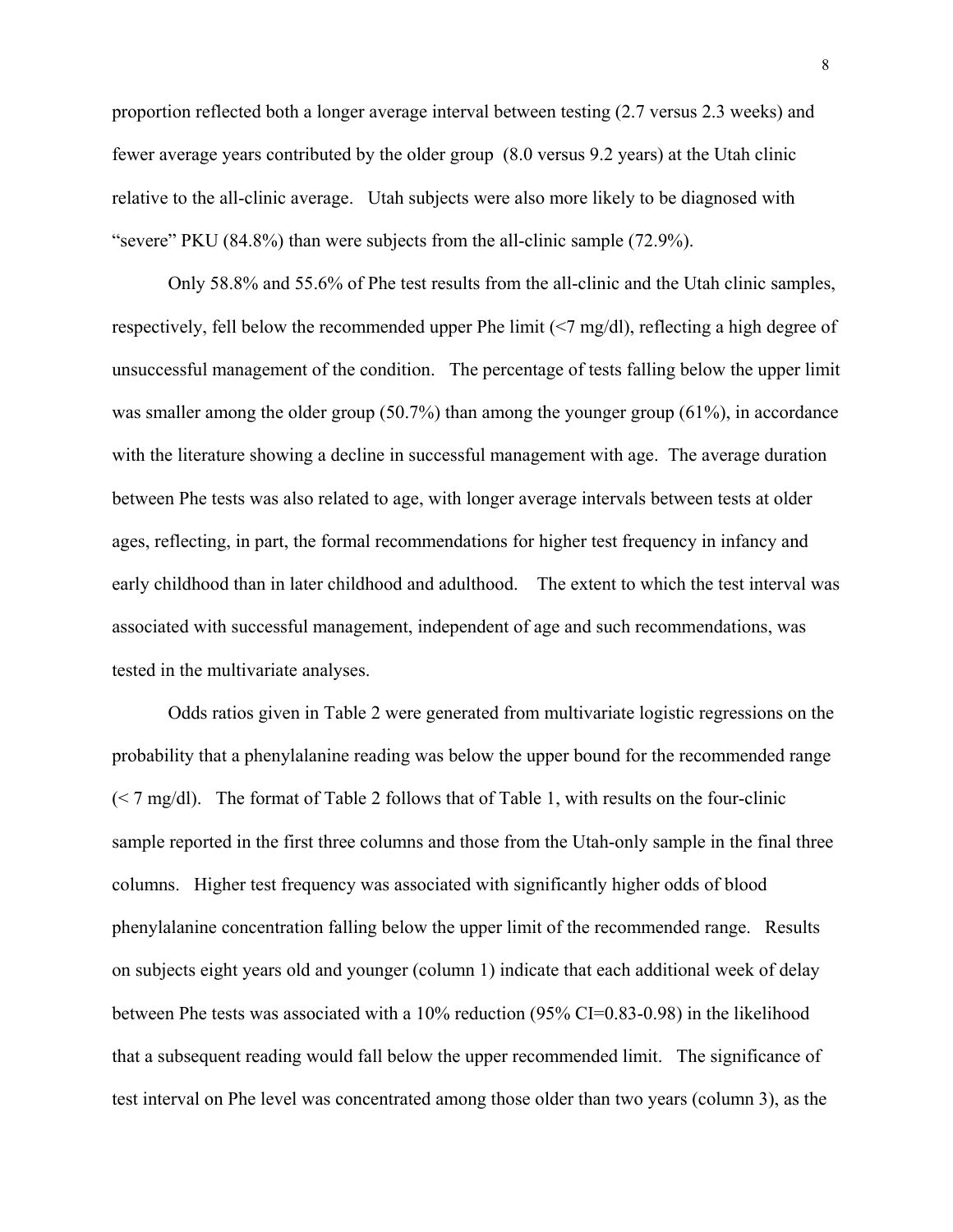association between test interval and Phe level among those aged two years and younger failed to achieve statistical significance (column 2).

 Results from the analysis conducted on the Utah-only sample showed larger effects, within more stringent confidence bands, of test frequency on phenylalanine blood concentration relative to the four-clinic sample. Among those aged three to eight years of age tested at the Utah clinic (column 6), for example, the elapse of each additional week between tests was associated with a 21% (95% CI=0.63-0.99) reduction in the likelihood of a Phe level falling below the upper recommended limit. For this sample, test frequency was also a marginally significant predictor of stricter management of Phe levels among the group aged two years and younger. These Utah-specific results, which were from equations that included controls for the additional socioeconomic and demographic characteristics noted above, were significantly stronger than in specifications excluding such controls (not shown). It is therefore unlikely that results from the all-clinic sample (columns 1-3) were attributable to confounding between test frequency and such excluded socioeconomic and demographic characteristics.

The indicator variable for PKU type was significant in none of the specifications, reinforcing both a concern that has been raised regarding this measure's value as an epidemiological concept(21, 22) and a conclusion that the Utah results were not attributable to its higher proportion of subjects diagnosed with severe PKU. With the exception of the equation run on those aged three to eight years treated in the Utah clinic (column 6), results on the cohort variable showed a significant increase in the odds of Phe levels falling below the upper recommended limit. This improvement in management over time was likely attributable to the increased awareness among health professionals and among patients and their families on the importance, as demonstrated in the most recent literature, of maintaining control of Phe levels beyond early childhood. The upper limit of the recommended Phe level was also reduced at the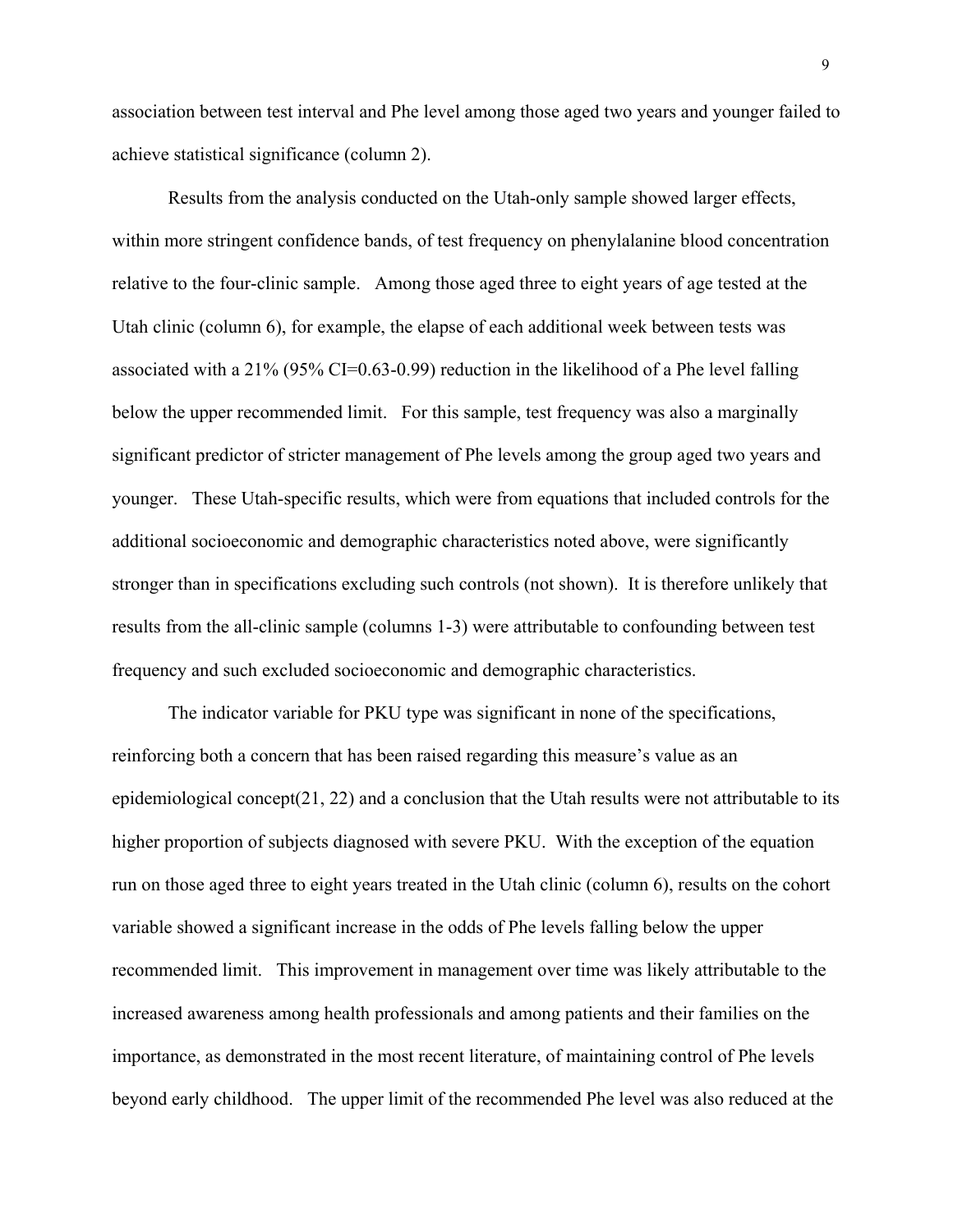Utah clinic from 10 mg/dl to 6mg/dl in 1992, partly in response to that literature. In separate equations that incorporated the higher limit on the dependent variable, results on the cohort variable were unaffected (not shown), suggesting that better management with time was not exclusively attributable to more rigid standards.

## **Discussion**

Based on comprehensive test records from four clinics serving those with PKU in three intermountain west states between 1980 and 1995, this analysis suggests that higher Phe test frequency was associated with a significantly higher probability that Phe levels would fall below the upper limit of the recommended range. Moreover, the relationship between test frequency and Phe levels was most pronounced among older children in the sample, those at greatest risk for non-compliance.

 It is possible that the observed relationship between test frequency and Phe level was partly attributable to omitted variable bias, that people who tested more frequently were simply those who were more diligent in managing their condition for other reasons. Such unobserved individual characteristics, however, were controlled for in the utilization of a random effects model. Moreover, the findings in the Utah-only regressions were robust with the introduction of other available socioeconomic and demographic controls, reinforcing the conclusion that the association between test frequency and Phe level was not a spurious one.

The finding that higher test frequency was significantly associated with lower Phe levels was also not driven by outliers, that is, excessively long intervals between tests. Results on sample observations limited to maximum test intervals of thirty days (reported in Table 2) were nearly identical to those from a sample including test intervals up to sixty days (not shown). Moreover, results from sample observations limited to test intervals of fourteen days (not shown) were also similar to those reported in Table 2.

10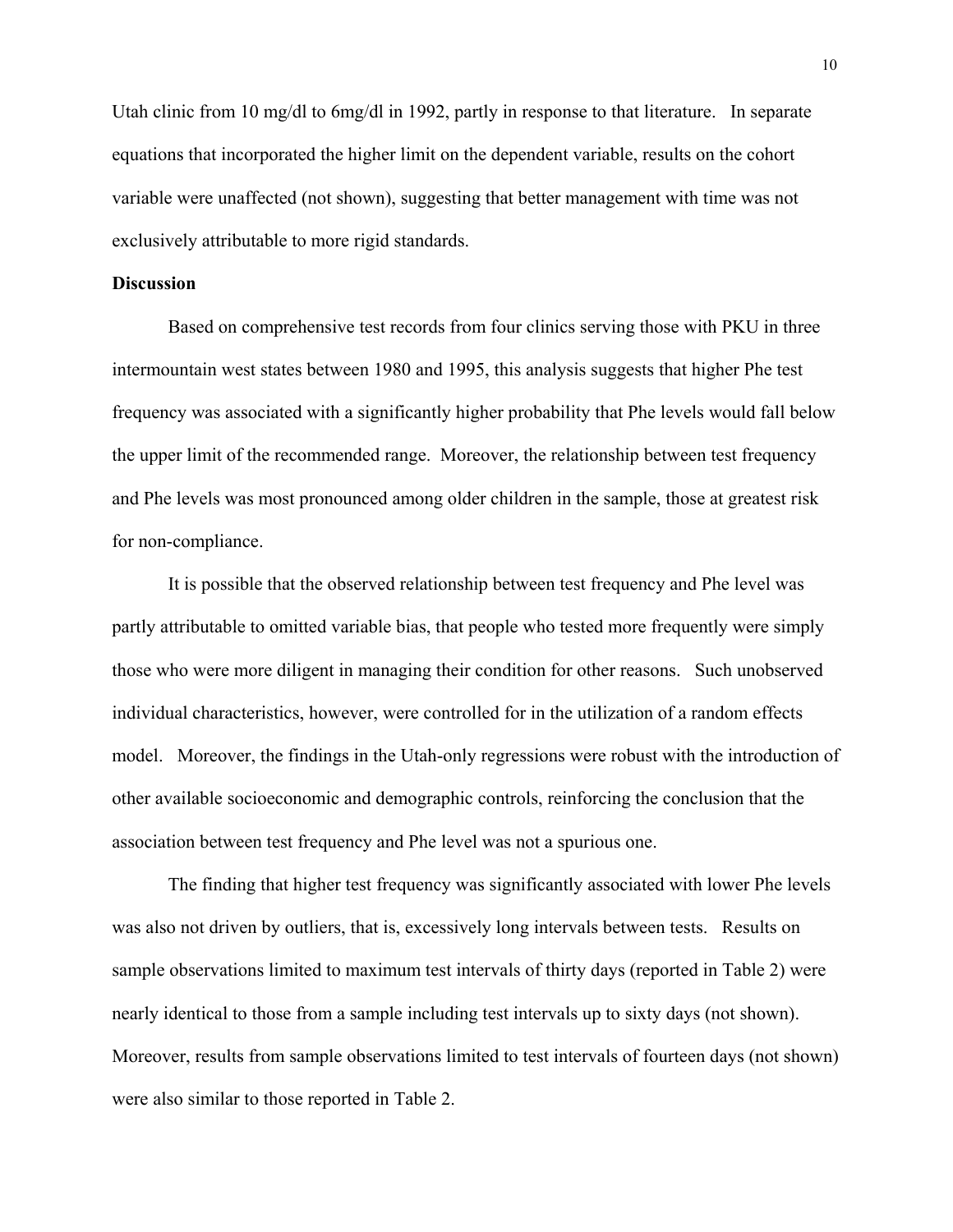The current recommended range for blood Phe levels includes a lower limit of 2 mg/dl in addition to the upper limit of 6 mg/dl that was exclusively used to specify the dependent variable in the reported results. The lower limit was established because phenylalanine is an amino acid that is essential in small amounts for normal growth and development. In separate analyses (not shown), the incorporation of the recommended *range* (>1 mg/dl, <7 mg/dl) in specifying the dependent variable in lieu of the *upper limit or less* (<7 mg/dl), however, failed to produce significant results with respect to test frequency. In other words, higher test frequency was sufficiently associated with a low blood Phe level of under 2 mg/dl such that the relationship between test frequency and Phe levels in the recommended range was not statistically significant. It is possible that, in order to avoid the well-publicized detrimental effects of elevated Phe associated with the condition, PKU patients and their families err in favor of too strict a lowprotein diet.

However, it is also well known that patients often "prepare for the test," that is, restrict their Phe intake in the period immediately prior to a test so as to generate a result within the recommended range. Indeed, results from a survey of PKU families tied to the Utah clinic confirmed that such preparation is common.(23) When such practice translates into dietary deprivation rather than compliance, however, it is likely to produce an excessively low Phe result in the short-term than would consistent compliance with the recommended diet. To the extent that patients engage in such "preparation" for the test, the clinic, as well as patients, are uninformed about the actual extent to which Phe levels deviate from, or conform with, recommendations in daily life. While the test is also acting in these instances to change behavior, it is not necessarily promoting better long-term management of the condition.

All of the reported test results were taken using the Guthrie method. Although the test is more accurate at lower Phe concentrations than at high concentrations, test accuracy is relatively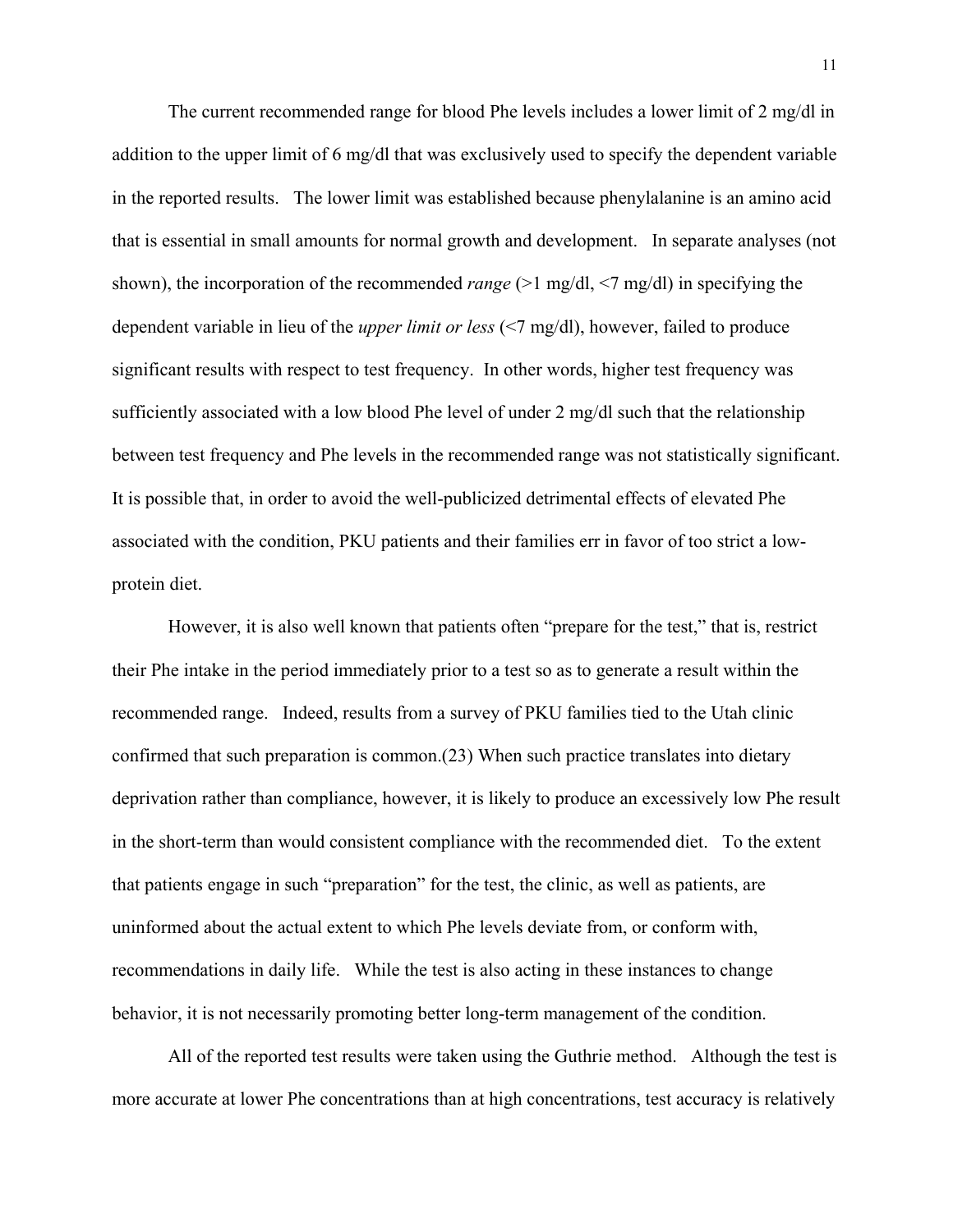high within the range of compliance to 20 mg/dl. The dichotomous structure of the dependent variable served to reduce distortions associated with very high readings.

 As noted earlier, the recommended upper limits for Phe levels at the Utah clinic were reduced from 10 mg/dl to 6 mg/dl in 1992. To the extent that patients adjust their diet specifically to meet targets, one would expect that test frequency would be associated with Phe levels below 11 mg/dl prior to 1992 and subsequently with Phe levels below 7 mg/dl. The incorporation of such a specification on the dependent variable in our analysis, however, failed to generate significant results on test frequency. These results suggest that test frequency may be a more significant factor in meeting relatively strict guidelines ( $\leq 7$  mg/dl) than in achieving moderate compliance (< 11 mg/dl).

In certain instances it is likely that the test interval was endogenous, attributable to Phe level. After a test reading above the recommended level, for example, it is not uncommon for clinics to schedule a subsequent test sooner than normal to check that Phe levels were subsequently brought under control. For the Utah sample over age two years, where the recommended testing interval was two to four weeks, the analysis was rerun dropping all tests for which the test interval was one week or less. The findings nearly replicated those reported in the table, suggesting that such reverse causation was not strictly responsible for the uncovered relationship between test frequency and Phe level. Anecdotal evidence from clinicians also suggested that at certain clinics the opposite is the case, that is, test frequency is extended subsequent to a good reading as part of a "reward" system for compliance. To the extent that low readings are responsible for such lengthening of the test interval, our results understate the effect of test frequency on Phe level.

The recommended interval between tests by age group was subject to some inter-clinic variation. While clinic indicator variables were included in our model to adjust for such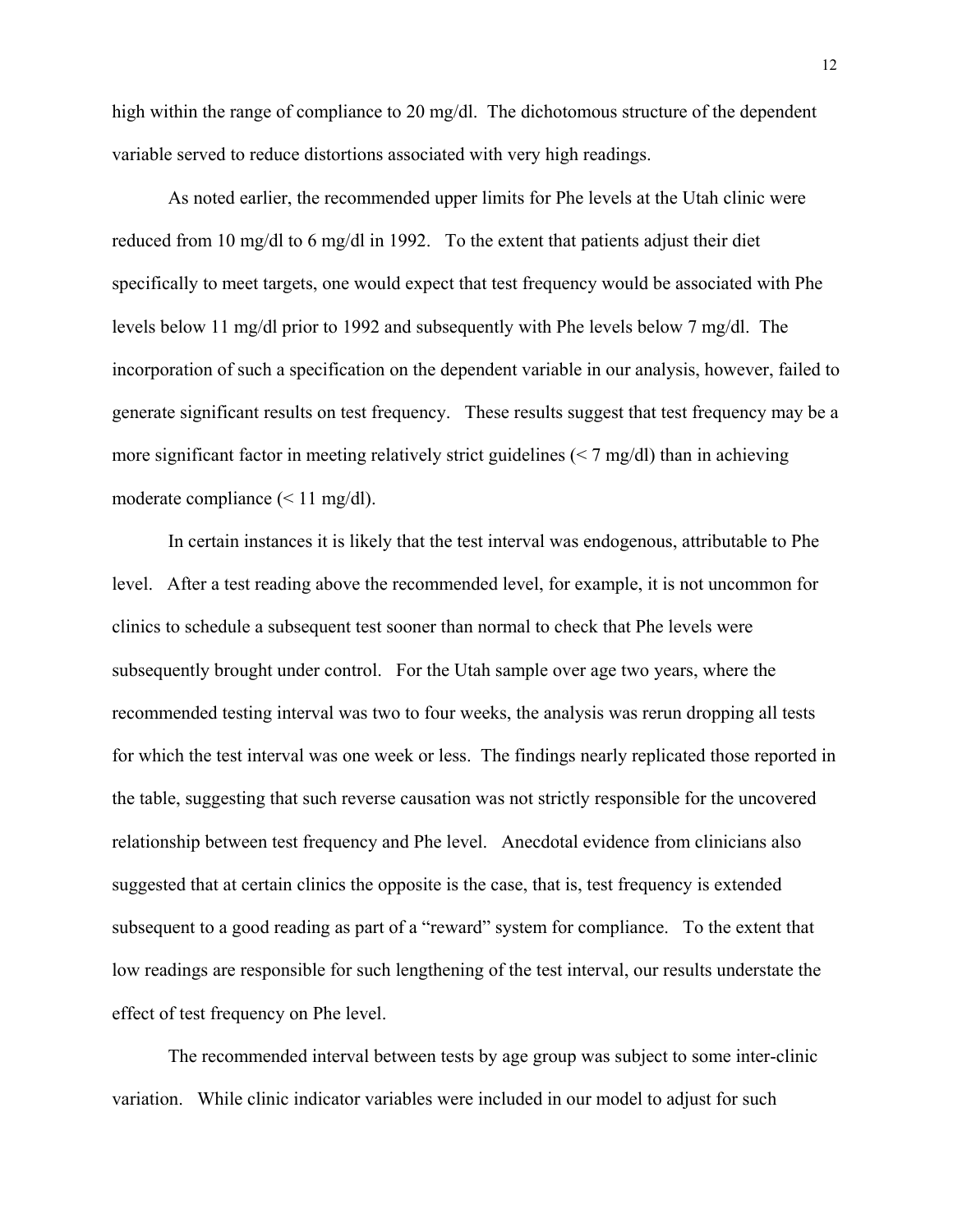variation, the correlation between clinic-specific recommendations and test interval could have confounded our results. Separate regressions were therefore also run with the interval between tests specified as the deviation from clinic recommendations rather than as the actual elapsed time between tests, as reported in Table 2. Results from the alternative specification (not shown) nearly replicated the reported results, reinforcing the conclusion that clinic characteristics were not responsible for the results on test interval. Furthermore, the significant findings on test interval from the Utah-only specifications, for which clinic recommendations were uniform, eliminated such concern about multicollinearity between clinic recommendations and test interval.

In several analyses conducted both in the United States and abroad, the benefits associated with screening programs for PKU at birth have been found to outweigh program and treatment costs.(24-26) These analyses, however, assumed successful management of the condition through strict dietary compliance. This assumption was unrealistic, based in part on the prevailing (incorrect) view at the time that such management would be required through only a limited period of early childhood. While the benefits of maintaining a low phenylalanine diet throughout adulthood are better understood today, it is also well known that compliance with the recommended dietary regimen is not complete at any age and that such compliance generally deteriorates with age. This pattern of non-compliance is clearly evident in the statistics on Phe test results by age reported in Table 1. Facilitating compliance for stricter control is among the major challenges in improving the outcomes for patients with PKU.(2, 27) The findings of this analysis suggest that variation in dietary management of PKU may be due, in part, to variation in frequency of Phe testing. Since part of such variation is attributable to established recommendations, one implication that flows from the analysis is that recommended test intervals be reevaluated to determine the optimal frequency of testing. Indeed, the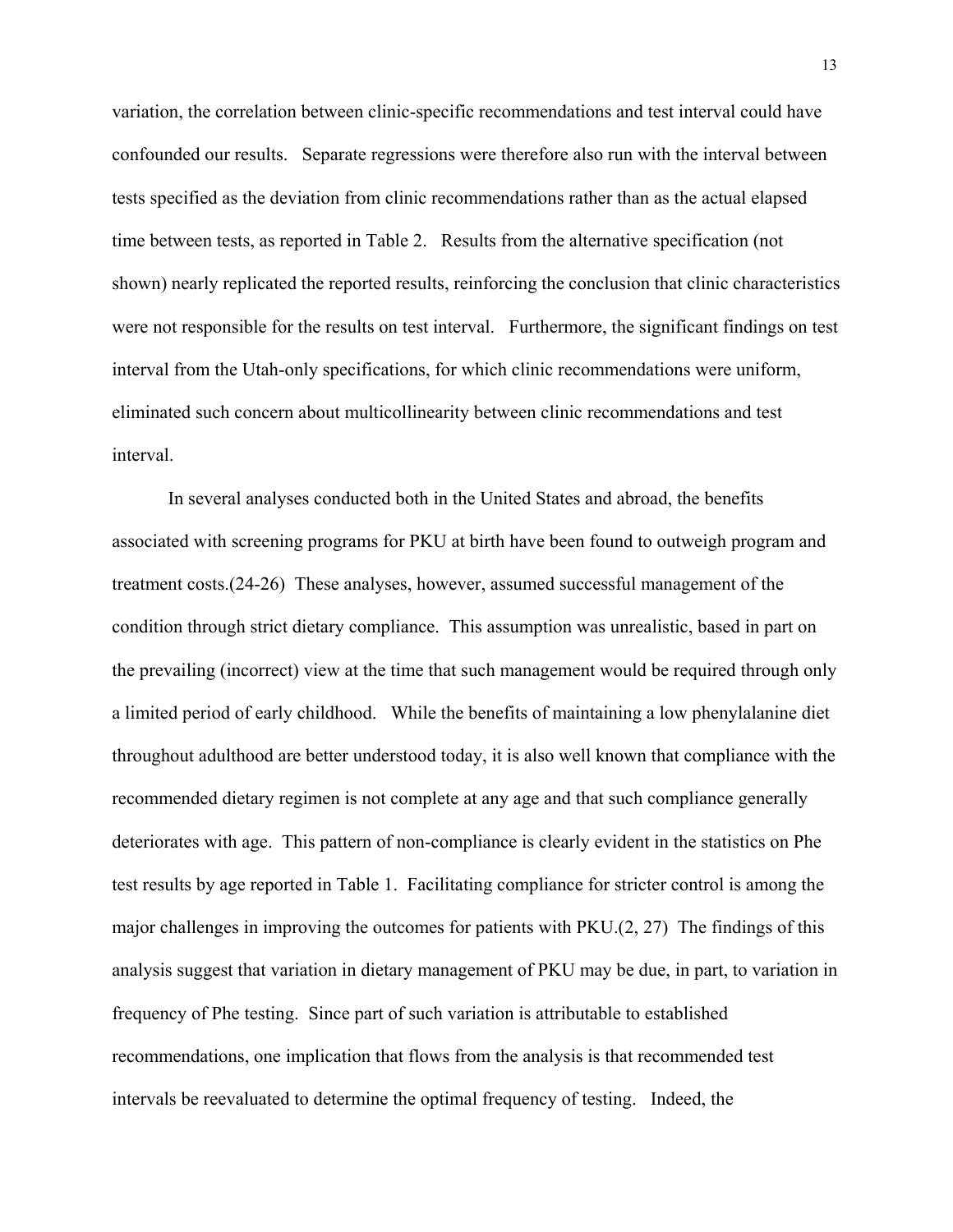recommendation of test frequency by the Medical Research Council, which has been adopted by many of the clinics in the United States, was not based on any formal analysis of the effect of test frequency on Phe management.(28)

The results of the current analysis also suggest, however, that the introduction of other methods of monitoring that permit greater ease and efficiency for testing Phe levels, such as a home monitor, may improve the management of PKU. Of course, the current analysis addressed only the frequency of testing, whereas a home monitor may affect dietary management through other avenues as well. For example, the current delay of several days between Phe test and test result does not permit the patient and the family to make an immediate assessment of the association between dietary intake and Phe level. The value of the test for daily management is therefore not as great as it might be if feedback were more immediate. Indeed, PKU patients and their families have indicated that a home monitor would be valued for the timely feedback it would provide and for the higher level of involvement it would permit in the daily management of the condition.(23)

Since the advent of universal screening for PKU nearly forty years ago, the challenge faced by patients and families as well as by health professionals, has been to improve the daily management of the condition. The significant relationship between Phe test frequency and Phe levels reported in this analysis suggest that opportunities for such improvement may reside with institutional and technological changes in the administration and utilization of the test.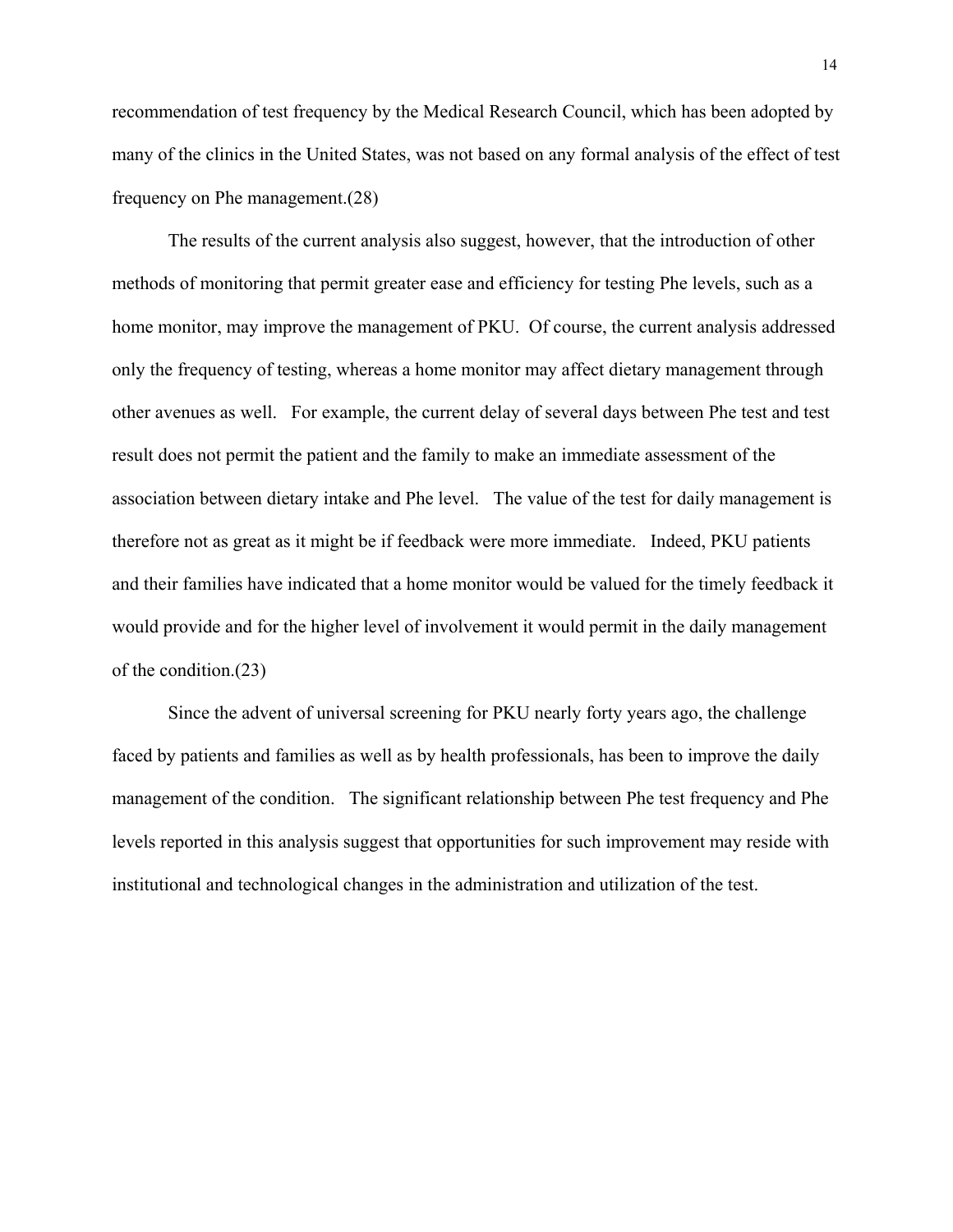|                             |                | Four-Clinic Sample |                | Utah-only Clinic Sample |                |                |  |  |  |
|-----------------------------|----------------|--------------------|----------------|-------------------------|----------------|----------------|--|--|--|
|                             | Ages 0-8 years | Ages 0-2 years     | Ages 3-8 years | Ages 0-8 years          | Ages 0-2 years | Ages 3-8 years |  |  |  |
| <b>Subjects</b>             |                |                    |                |                         |                |                |  |  |  |
| Male $(\% )$                | 59.3           | 60.7               | 60.0           | 57.6                    | 57.6           | 65.2           |  |  |  |
| Severe PKU (%)              | 72.9           | $\overline{75.0}$  | 72.5           | 84.8                    | 84.8           | 87.0           |  |  |  |
| Las Vegas $(\% )$           | 15.2           | 16.1               | 12.5           |                         |                |                |  |  |  |
| Montana $(\% )$             | 13.6           | 10.7               | 15.0           |                         |                |                |  |  |  |
| Reno $(\% )$                | 15.2           | 14.3               | 15.0           |                         |                |                |  |  |  |
| Utah $(\%)$                 | 55.9           | 58.9               | 57.5           |                         |                |                |  |  |  |
| N                           | 59             | 56                 | 40             | 33                      | 33             | 23             |  |  |  |
| <b>Phe Test Statistics</b>  |                |                    |                |                         |                |                |  |  |  |
| Phe #6 mg/dl $(\%$ )        | 58.8           | 61.0               | 50.7           | 55.6                    | 57.7           | 45.0           |  |  |  |
| Weeks since previous test   | 1.7(1.1)       | 1.6(1.0)           | 2.3(1.2)       | 1.7(1.1)                | 1.5(0.9)       | 2.7(1.2)       |  |  |  |
| Age at test (years)         | 1.8(1.9)       | 1.0(0.8)           | 5.0(1.5)       | 1.6(1.8)                | 0.9(0.7)       | 5.1(1.6)       |  |  |  |
| Trend $(years)^+$           | 10.7(4.1)      | 12.1(4.2)          | 9.2(3.6)       | 11.5(4.0)               | 11.2(4.1)      | 13.1(3.2)      |  |  |  |
| Male $(\% )$                | 62.3           | 64.0               | 56.4           | 64.9                    | 63.4           | 72.5           |  |  |  |
| Severe PKU (%)              | 77.2           | 80.8               | 64.1           | 90.0                    | 90.3           | 88.5           |  |  |  |
| No. of children in family   |                |                    |                | 2.4(1.4)                | 2.3(1.4)       | 2.6(1.4)       |  |  |  |
| No. of siblings with PKU    |                |                    |                | 0.1(0.4)                | 0.1(0.4)       | 0.1(0.3)       |  |  |  |
| Parents married (%)         |                |                    |                | 93.2                    | 92.2           | 98.2           |  |  |  |
| Income $> 150\%$ and $<$    |                |                    |                | 46.5                    | 49.2           | 32.9           |  |  |  |
| 300% of poverty $(\%$ )     |                |                    |                |                         |                |                |  |  |  |
| Income $> 300\%$ of poverty |                |                    |                | 28.3                    | 25.9           | 39.9           |  |  |  |
| $(\%)$                      |                |                    |                |                         |                |                |  |  |  |
| Las Vegas clinic (%)        | 6.8            | 7.5                | 4.3            |                         |                |                |  |  |  |
| Montana clinic (%)          | 12.6           | 10.6               | 19.6           |                         |                |                |  |  |  |
| Reno clinic $(\%)$          | 15.5           | 12.7               | 25.4           |                         |                |                |  |  |  |
| Utah clinic $(\% )$         | 65.1           | 69.2               | 50.7           |                         |                |                |  |  |  |
| Number of observations      | 3015           | 2362               | 653            | 1965                    | 1634           | 331            |  |  |  |

Table 1. Summary statistics by sample and age group

Note: Entries are sample means unless otherwise noted. Standard deviations are provided in parentheses.

+Time elapsed between the current test and the birth date of the oldest sample subject (9/8/80).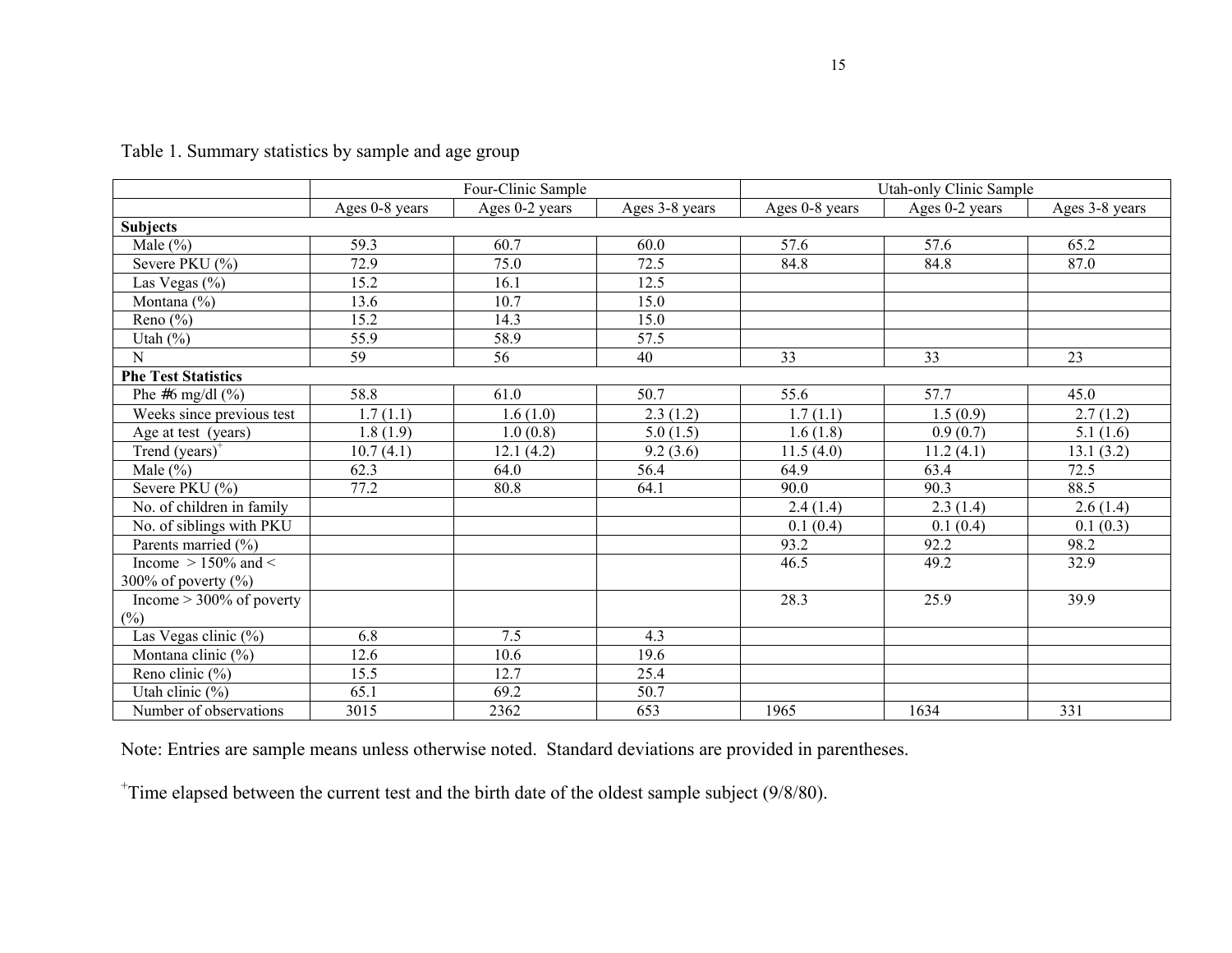|                     | Four Clinic Sample |               |            |               |            | Utah Clinic   |            |               |            |               |            |                |
|---------------------|--------------------|---------------|------------|---------------|------------|---------------|------------|---------------|------------|---------------|------------|----------------|
|                     | Ages $0-8$         |               | Ages $0-2$ |               | Ages $3-8$ |               | Ages $0-8$ |               | Ages $0-2$ |               | Ages $3-8$ |                |
|                     | Odds               | Confidence    | Odds       | Confidence    | Odds       | Confidence    | Odds       | Confidence    | Odds       | Confidence    | Odds       | Confidence     |
|                     | Ratio              | Interval      | Ratio      | Interval      | Ratio      | Interval      | Ratio      | Interval      | Ratio      | Interval      | Ratio      | Interval       |
| Intercept           | 1.02               | $0.48 - 2.19$ | 24         | $0.58 - 2.67$ | 0.27       | $0.04 - 1.71$ | $0.22***$  | $0.07 - 0.69$ | 0.39       | $0.11 - 1.43$ | 0.86       | 0.03-26.43     |
| Weeks since         | $0.90**$           | $0.83 - 0.98$ | 0.96       | $0.86 - 1.08$ | $0.86*$    | $0.73 - 1.01$ | $0.83***$  | $0.75 - 0.92$ | $0.87*$    | $0.75 - 1.00$ | $0.79**$   | $0.63 - 0.99$  |
| previous Phe test   |                    |               |            |               |            |               |            |               |            |               |            |                |
| Age at test (years) | $0.81***$          | $0.76 - 0.87$ | $0.61***$  | $0.52 - 0.71$ | 0.89       | $0.75 - 1.05$ | $0.84***$  | $0.78 - 0.91$ | $0.68***$  | $0.56 - 0.83$ | 1.12       | $0.87 - 1.43$  |
| Trend $(years)^+$   | $1.13***$          | 1.07-1.19     | $1.12***$  | 1.06-1.18     | $1.20***$  | 1.05-1.37     | $1.16***$  | 1.10-1.22     | $1.15***$  | 1.09-1.21     | 0.98       | $0.81 - 1.19$  |
| Male                | $0.68*$            | $0.45 - 1.02$ | $0.64**$   | $0.43 - 0.97$ | 1.21       | $0.48 - 3.07$ | 0.69       | $0.44 - 1.09$ | $0.66*$    | $0.41 - 1.08$ | 1.66       | $0.51 - 5.42$  |
| Severe PKU          | 0.68               | $0.41 - 1.13$ | 0.74       | $0.44 - 1.24$ | 0.52       | $0.17 - 1.64$ | 0.77       | $0.38 - 1.55$ | 0.70       | $0.34 - 1.48$ | 5.40       | $0.57 - 51.65$ |
| No. of children     |                    |               |            |               |            |               | 0.94       | $0.80 - 1.12$ | 0.92       | $0.76 - 1.11$ | 0.77       | $0.52 - 1.16$  |
| No. of PKU sibling  |                    |               |            |               |            |               | 1.08       | $0.61 - 1.92$ | 1.46       | $0.72 - 2.98$ | 0.27       | $0.06 - 1.35$  |
| Parents Married     |                    |               |            |               |            |               | $3.26***$  | $1.63 - 6.55$ | $2.86**$   | 1.23-6.68     | 0.18       | $0.01 - 2.67$  |
| Income $> 150\% <$  |                    |               |            |               |            |               | 1.08       | $0.71 - 1.65$ | 0.99       | $0.60 - 1.64$ | 3.24       | $0.70 - 14.92$ |
| 300% of poverty     |                    |               |            |               |            |               |            |               |            |               |            |                |
| Income $> 300\%$    |                    |               |            |               |            |               | $1.72*$    | 0.98-2.99     | 1.65       | $0.87 - 3.16$ | 2.73       | $0.63 - 11.82$ |
| poverty             |                    |               |            |               |            |               |            |               |            |               |            |                |
| Las Vegas clinic    | 0.85               | $0.44 - 1.63$ | 1.04       | $0.55 - 1.96$ | $0.08**$   | $0.01 - 0.62$ |            |               |            |               |            |                |
| Montana clinic      | 0.99               | $0.53 - 1.85$ | 1.27       | $0.66 - 2.43$ | 0.99       | $0.29 - 3.40$ |            |               |            |               |            |                |
| Reno clinic         | 1.34               | $0.70 - 2.59$ | 1.26       | $0.65 - 2.45$ | 2.05       | $0.46 - 9.14$ |            |               |            |               |            |                |
| ${\bf N}$           | 3015               |               | 2362       |               | 653        |               | 1965       |               | 1634       |               | 331        |                |

Table 2. The effect of test frequency on the odds of a Phenylalanine (Phe) level #6 mg/dl by Sample and Age Group

Note: Results are from logistic regression models run for those tests where the testing interval was between three and thirty days. \*, \*\*, and \*\*\* indicate statistical significance at the 10, 5, and 1 percent levels, respectively.

+Time elapsed between the test and the birth date of the oldest sample subject (9/8/80).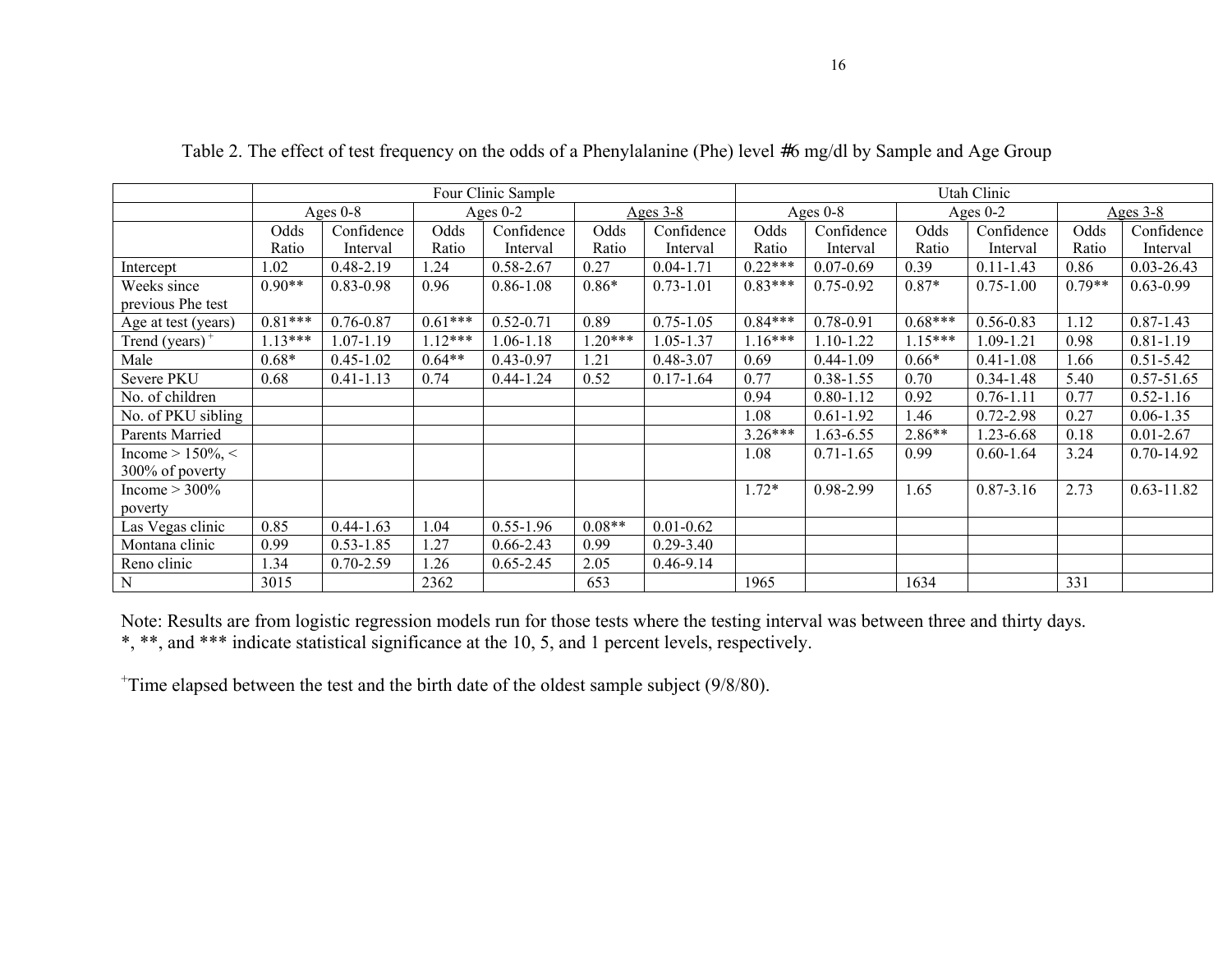#### **References**

1. Wappner R, Cho S, Kronmal RA, Schuett V, Seashore MR. Management of phenylketonuria for optimal outcome: a review of guidelines for phenylketonuria management and a report of surveys of parents, patients, and clinic directors. Pediatrics 1999;104(6):e68.

2. NIH. National Institutes of Health Consensus Development Conference Statement: Phenylketonuria: Screening and Management, October 16-18, 2000. In.; 2000.

3. Medical Research Council Working Party on Phenylketonuria. Phenylketonuria due to phenylalanine hydroxylase deficiency: an unfolding story. BMJ 1993;306(6870):115-119.

4. Koch R, Levy H, Hanley W, Matalon R, Rouse B, Trefz F, et al. Outcome implications of the International Maternal Phenylketonuria Study (MPKUCS): 1994. Eur J Pediatr 1996;155(Suppl.1):S162-164.

5. Hanley WB, Koch R, Levy HL, Matalon R, Rouse B, Azen C, et al. The North American Maternal Phenylketonuria Collaborative Study, developmental asessment of the offspring: preliminary report. Eur J Pediatr 1996;155(Suppl.1):S169-172.

6. Michals K, Acosta PB, Austin V, Castiglioni L, Rohr F, Wenz E, et al. Nutrition and reproductive outcome in maternal phenylketonuria. Eur J Pediatr 1996;155(Suppl.1):S165-168.

7. Rouse B, Azen C, Koch R, Matalon R, Hanley W, de la Cruz F, et al. Maternal Phenylketonuria Collaborative Study (MPKUCS) offspring: facial anomalies, malformations, and early neurological sequelae. Am J Med Genet 1997;3(1):89-95.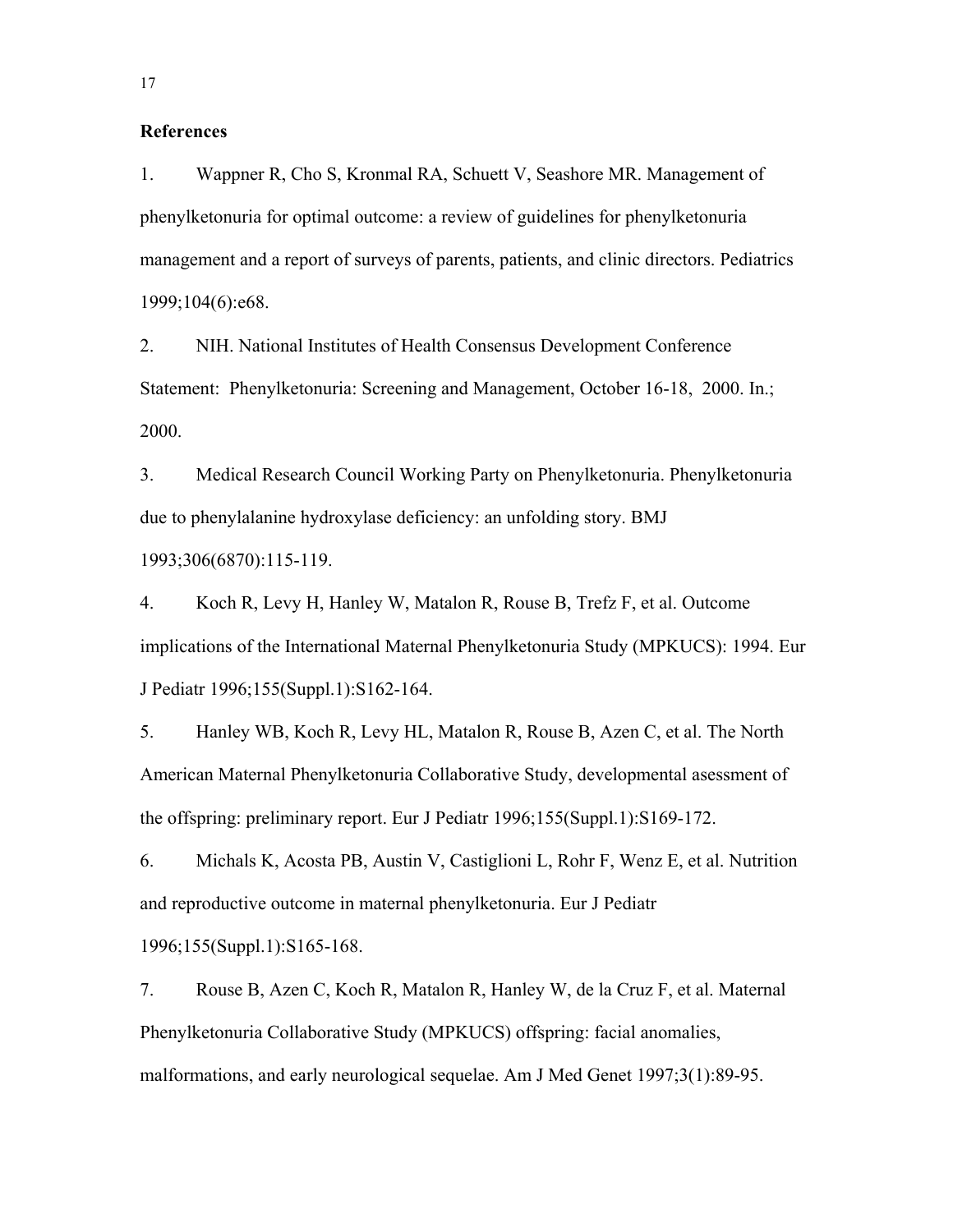8. Weglage J, Funders B, Wilken B, Schubert D, Schmidt E, Burgard P, et al. Psychological and social findings in adolescents with phenylketonuria. Eur J Pediatr 1992;151(7):522-5.

9. Fisch RO, Matalon R, Weisberg S, Michals K. Phenylketonuria: Current dietary treatment practices in the United States and Canada. J Am Coll Nutr 1997;16(2):147-151.

10. Azen CG, Koch R, Friedman EG, Berlow S, Coldwell J, Krause W, et al. Intellectual development in 12-year-old children treated for phenylketonuria. Am J Dis Child 1991;145(1):35-39.

11. Koch R, Azen C, Friedman EG, Fishler K, Baumann-Frishling C, Lin T. Care of the adult phenylketonuria. EurJ Pediatr 1996;155(Suppl.1):S90-92.

12. Medical Research Council Working Party on Phenylketonuria. Recommendations on the dietary management of phenylketonuria. Arch Dis Child 1993;68(3):426-7.

13. Wendel U, Langenbeck U. Towards self-monitoring and self-treatment in phenylketonuria--a way to better diet compliance. Eur J Pediatr 1996;155(Suppl 1):S105- 7.

14. Peterson K, Slover R, Gass S, Seltzer WK, McCabe LL, McCabe ER. Blood phenylalanine estimation for the patient with phenylketonuria using a portable device. Biochem Med Metab Biol 1988;39(1):98-104.

15. Schiffrin A, Belmonte M. Multiple daily self-glucose monitoring: its essential role in long-term glucose control in insulin-dependent diabetic patients treated with pump and multiple subcutaneous injections. Diabetes Care 1982;5(5):479-84.

16. Prince AP. Palatable varied foods for hyperphenylalaninemia. In.: Department of Health and Human Services Grant Application (RFA-FDA-OP-91-1); 1997.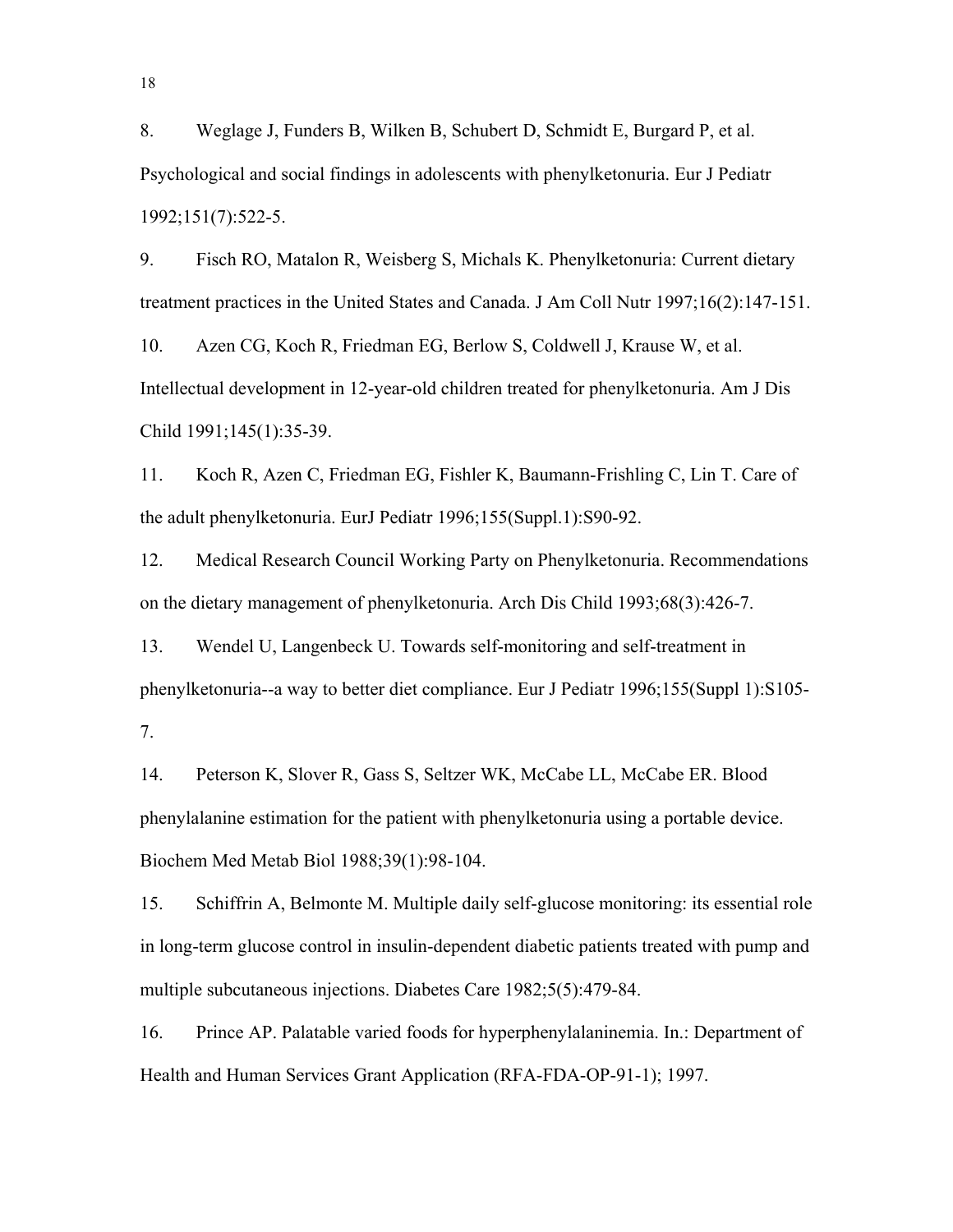17. Shulman S, Fisch RO, Zempel CE, Gadish O, Chang PN. Children with phenylketonuria: The interface of family and child functioning. J Dev Behav Pediatr 1991;12(5):315-321.

18. Schmidt H, Burgard P, Pietz J, Rupp A. Intelligence and professional career in young adults treated early for phenylketonuria. Eur J Pediatr 1996;155(Suppl 1):S97-100.

19. Rey F, Abadie V, Plainguet F, Rey J. Long-term follow up of patients with classic phenylketonuria after diet relaxation at 5 years of age. The Paris Study. Eur J Pediatr 1996;155(Suppl 1):S39-44.

20. Schuett VE, Brown ES, Michals K. Reinstitution of diet therapy in PKU patients from twenty-two US clinics. Am J Public Health 1985;75(1):39-42.

21. Kayaalp E, Treacy E, Waters PJ, Byck S, Nowacki P, Scriver CR. Human phenylalanine hydroxylase mutations and hyperphenylalaninemia phenotypes: a metanalysis of genotype-phenotype correlations. Am J Hum Genet 1997;61(6):1309- 1317.

22. Guldberg P, Rey F, Zschocke J, Romano V, Francois B, Michiels L, et al. A European multicenter study of phenylalanine hydroxylase deficiency: classification of 105 mutations and a general system genotype-based prediction of metabolic phenotype. Am J Human Genet 1998;63(1):71-79.

23. Bilginsoy C, Waitzman N, Leonard CO, Ernst SL. Living with phenylketonuria: Perspectives of patients and their families. University of Utah; 2001.

24. Alm J, Larsson A, Rosenqvist V. Health economic analysis of the Swedish neonatal metabolic screening programme. Med Decis Making 1982;2(1):33-45.